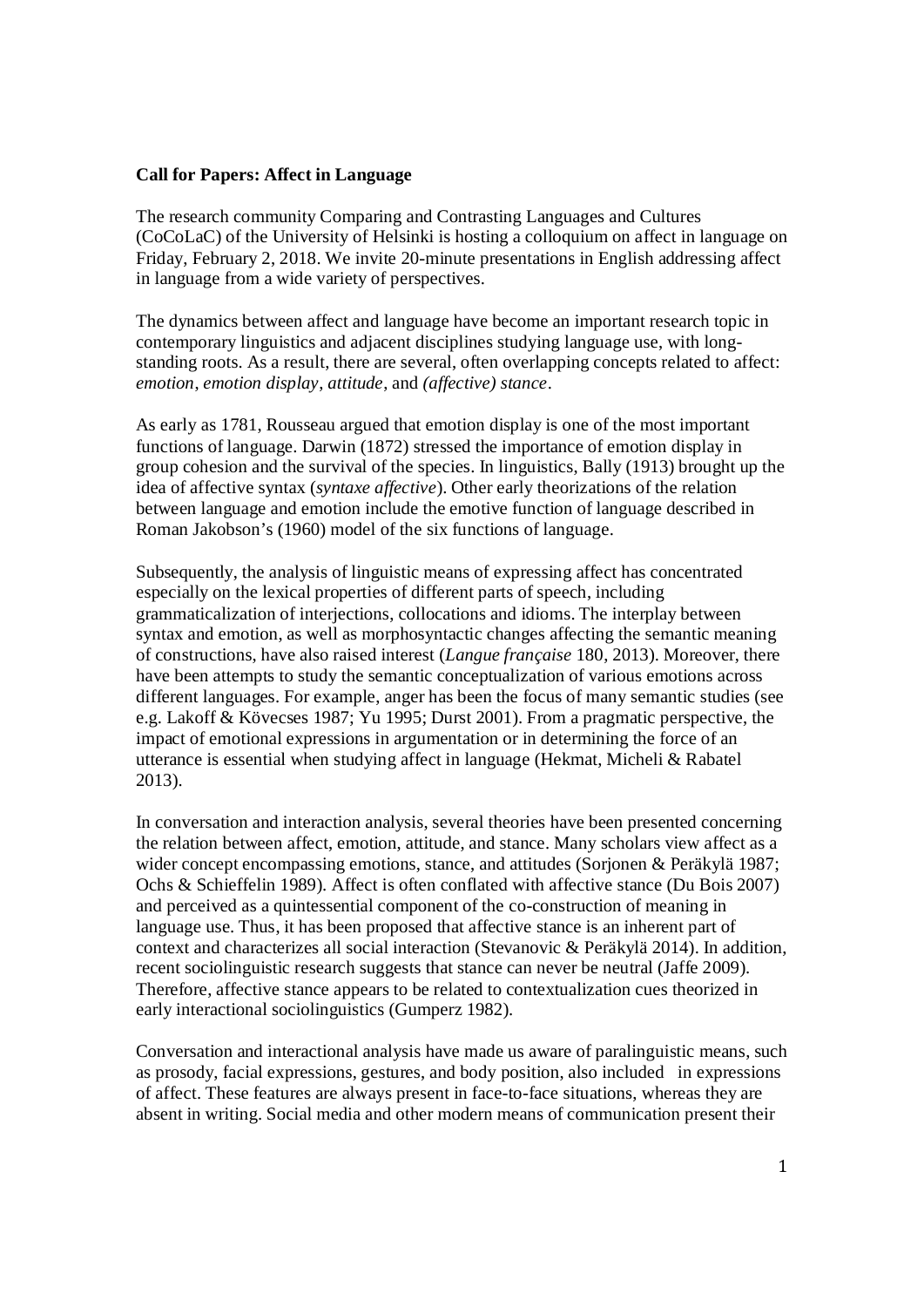own particularities in expressing affect, such as the use of emojis. In addition, the anonymity of computer-mediated communication has resulted in problems, including an increase in hate speech and other transgressive social media practices.

The means for conveying affect thus vary from one type of interaction to another, but also from one language to another, which may present problems for non-native speakers of a language or in translation. Nevertheless, expressing emotion in a second/foreign language has not been studied widely (for an overview, see Dewaele 2010).

We welcome both theoretical reflections and empirical studies of spoken, written, bodily, and multimodal communication. Potential research questions include (but are not limited to) the following:

- ‒ What is the role of affect in contemporary linguistics and adjacent fields?
- ‒ Which theories or methods are useful in conceptualizing affect in language use?
- ‒ How does modern communication technology contribute either to communicating affect or analyzing affect-related phenomena?
- ‒ How do accounts of affect focusing on individual subjectivities differ from intersubjective approaches?
- ‒ What are the links between affect and empathy, ethos, or pathos?
- ‒ What are the characteristics of affect in multilingual settings?
- ‒ To what extent is the expression of affect culturally and linguistically dependent?
- ‒ How does the expression of affect differ between institutional and everyday language use?
- ‒ What are the particularities of expressing affect in a second/foreign language?

We invite authors to submit their abstract (max. 300 words including references) in Word or RTF format to tuuli.holttinen@helsinki.fi by October 31, 2017. In the body of your message, please indicate your name and affiliation. Do not include this information in your abstract. The results of the peer-review process will be communicated by November 15, 2017.

Invited speakers: Professor Marja-Leena Sorjonen, University of Helsinki Dr. Albin Wagener, Université de Nantes / R2DIP / Cleverance

## **References**

Bally, C. (1913 [1952]). *Le langage et la vie*. Genève: Droz.

Darwin, C. R. (1872). *The Expression of the Emotions in Man and Animals*. London: John Murray.